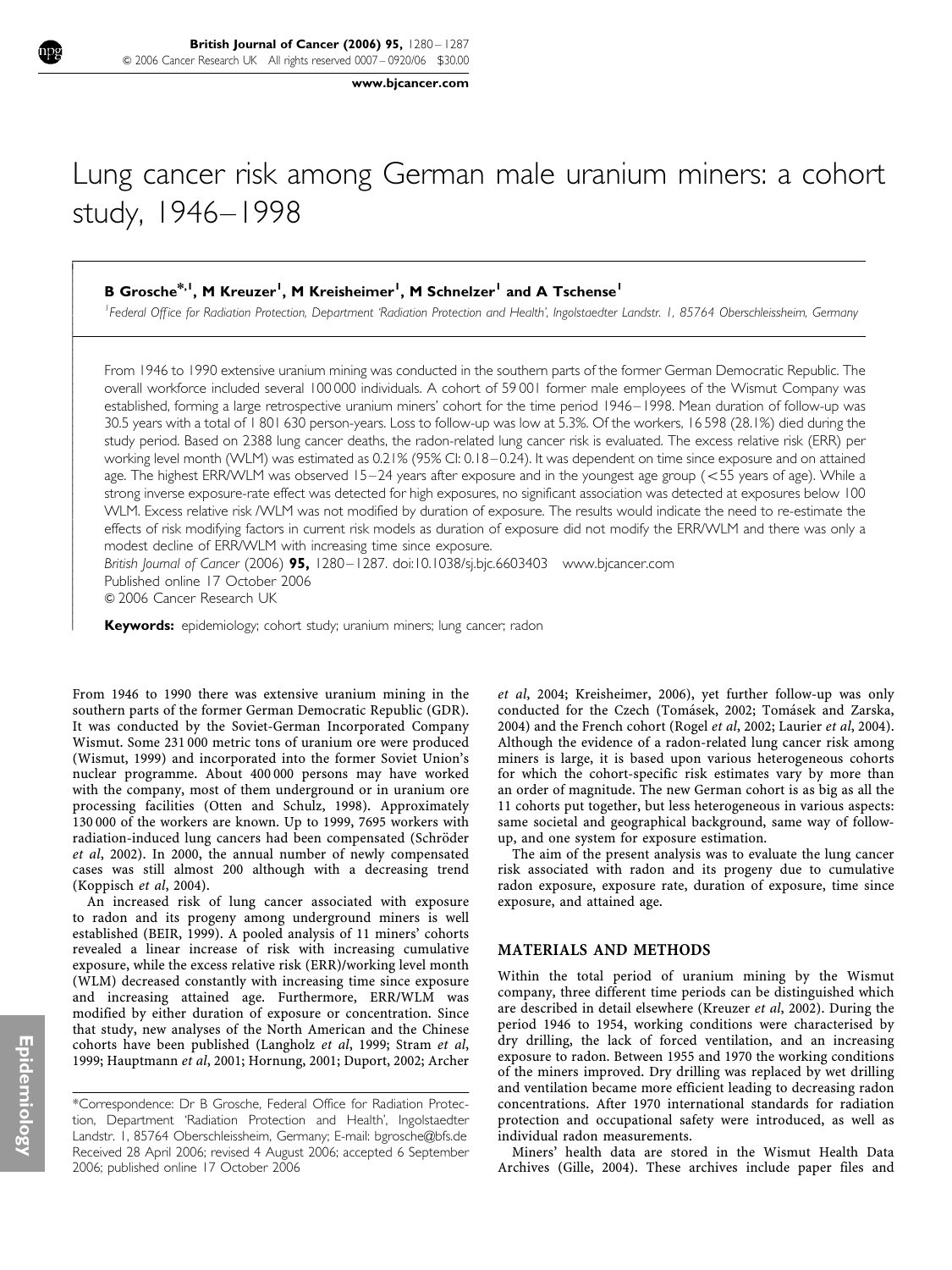#### Cohort definition

The cohort has been described previously in detail (Kreuzer et al, 2002; Kreuzer et al, 2006). In brief, the selection of cohort members was based upon three personnel files of the Wismut Company which consisted of 130 000 workers and provided personal and occupational data of sufficient detail for follow-up and for exposure estimation. In these files information on gender, year of first employment, the predominant place of work (underground, milling and processing, or surface) and the location of the mining facility (Thuringia or Saxony) was stored, whereas the corresponding detailed job histories were extracted from the original pay rolls. A stratified random sample of 64 311 workers was drawn. In order to reflect the different mining conditions at the Wismut company the sample was stratified by the date of first employment (1946–1954, 1955–1970, 1971–1989), place of work and area of mining. In order to achieve a large number of low exposed workers all miners were included whose first employment was 1971 or later. Thus the cohort does not reflect the composition of the former Wismut workforce but was established to allow risk estimates based on high, medium, and low exposures within one single cohort to be determined. As it was assumed that during the early years women also worked underground for at least some time, the sample was additionally stratified by gender. Inclusion criteria at the time of data collection were a date of first employment between 1946 and 1989 with a minimum duration of employment of 180 days.

A total of 5310 individuals (8.3%) who did not meet the inclusion criteria for this analysis were excluded from the initial cohort: all 4194 females; 799 individuals born before 1900, due to the results of a pilot study (Blettner et al, 1997); 260 individuals because their date of first employment was later than 31 December 1989 (i.e. they were employed in order to do work related to the closedown of the mines); and 35 individuals who were double entries in the database. A further 160 individuals were excluded due to incomplete information. Thus, the cohort consisted of 59 001 male workers.

#### Information on exposure to radiation

Radiation exposure was estimated by using a job-exposure matrix (JEM), which was developed for compensation purposes by the Miners' Institution for Statutory Accident Insurance and Prevention and was first described in detail in 1998 (Lehmann et al, 1998). The JEM has been developed further to meet scientific purposes (Lehmann, 2004). For 1946 to 1955 radon exposure had to be determined retrospectively, since there was no dosimetric recording. Radon concentrations during this time period were estimated based on the first available radon measurements in 1955 taking into account previous working conditions in the mines and mine architecture as well as historical measurements and data gathered from the Czech and French ore mining industry. Radon gas monitoring was carried out after 1955, while measurements of radon progeny began in 1966. Based on these measurements, more than 900 different jobs and several mining facilities have been evaluated by a group of experts and were used as a basis for the JEM. The JEM provides the exposure values for radon and its progeny in WLM for each calendar year of employment between 1946 and 1989, mining facility, place of work (underground, milling and processing, or surface), and type of job (A working level (WL) is defined as  $1.3 \times 10^5$  MeV of potential alpha energy/l air. A WL



Month equals exposure to 1 WL for 170 h. For the data analysis, the annual mean WL was calculated by dividing the annual WLM by 11). The information on jobs is available on a daily basis, including times of absence, for example, due to illness, or the number of underground shifts in a given year for employees who were not exposed otherwise.

The cumulative radon exposure for each cohort member was calculated as the sum of the annual radon exposures. A worker with 0 WLM was defined as unexposed, a worker with an exposure exceeding 0 WLM was considered as exposed. Table 1 shows the exposure characteristics for different workplaces. The largest proportion of the cohort members had worked underground. Overall, the mean exposure was 241 WLM with 332 WLM among underground workers and 235 WLM among those having worked at different exposed work places, respectively. For the other exposed workers, mean exposures were below 10 WLM. The highest cumulative exposure was 3225 WLM.

The mean age at first exposure was 24.6 with one third of all workers having been exposed for the first time below the age of 20 years. The mean duration of exposure was 11.3 years, while almost 40% of the cohort members had worked 5–14 years. Almost one third of the exposed workers experienced exposures below 10 WLM; while for 9.3 % of them exposure exceeded 1000 WLM.

## Mortality follow-up

Basically, the follow-up was conducted via local registration offices to find the most recent place of residence. If a subject was deceased, a copy of the death certificate was requested from local health authorities. For cases of death before 1989, causes of death were determined from the Wismut Pathology Archive and from District Archives.

#### Analysis

Number of person-years was calculated starting 180 days after date of first employment and ending at date of loss to follow-up, date of death, or end of follow-up (31 December 1998), whichever came first.

For all analyses, a lag time of 5 years was introduced. Data analysis was conducted using Poisson regression assuming a linear relation between exposure and risk. We used the same program and the same – yet slightly modified – models that were used for the BEIR-VI-Report (BEIR, 1999), that is, EPICURE (Preston et al, 1993), the exposure-age-concentration (EAC) model and the exposure-age-duration (EAD) model, respectively.

Table I Cumulative exposures to radon progeny (in WLM) among the Wismut miners cohort members

|                                 |                       | <b>WLM</b> |      |           |
|---------------------------------|-----------------------|------------|------|-----------|
| <b>Place of work</b>            | <b>Cohort members</b> | Mean       | Min  | Max       |
| All exposed                     | 50757                 | 280.2      | > 0  | 3224.5    |
| Underground <sup>a</sup>        | 39726                 | 332.1      | > 0  | 3 2 2 4.5 |
| Processing/milling <sup>b</sup> | 4451                  | 8.1        | 0.01 | 126.9     |
| Open pit mining <sup>c</sup>    | 1277                  | 3.4        | > 0  | 34.6      |
| Surface <sup>d</sup>            | 1093                  | 1.8        | 0.01 | 28.0      |
| Mixed exposure <sup>e</sup>     | 4210                  | 235.2      | > 0  | 2790.6    |
| Not exposed                     | 8244                  | 0          |      | 0         |
| All                             | 59001                 | 241.1      |      | 3224.5    |

WLM = working level month. <sup>a</sup>Underground only. <sup>b</sup>Processing/milling only. <sup>c</sup>Open pit mining only. <sup>d</sup>Surface only, other than open pit mining or milling and processing.<br>EExposed at different work places Exposed at different work places.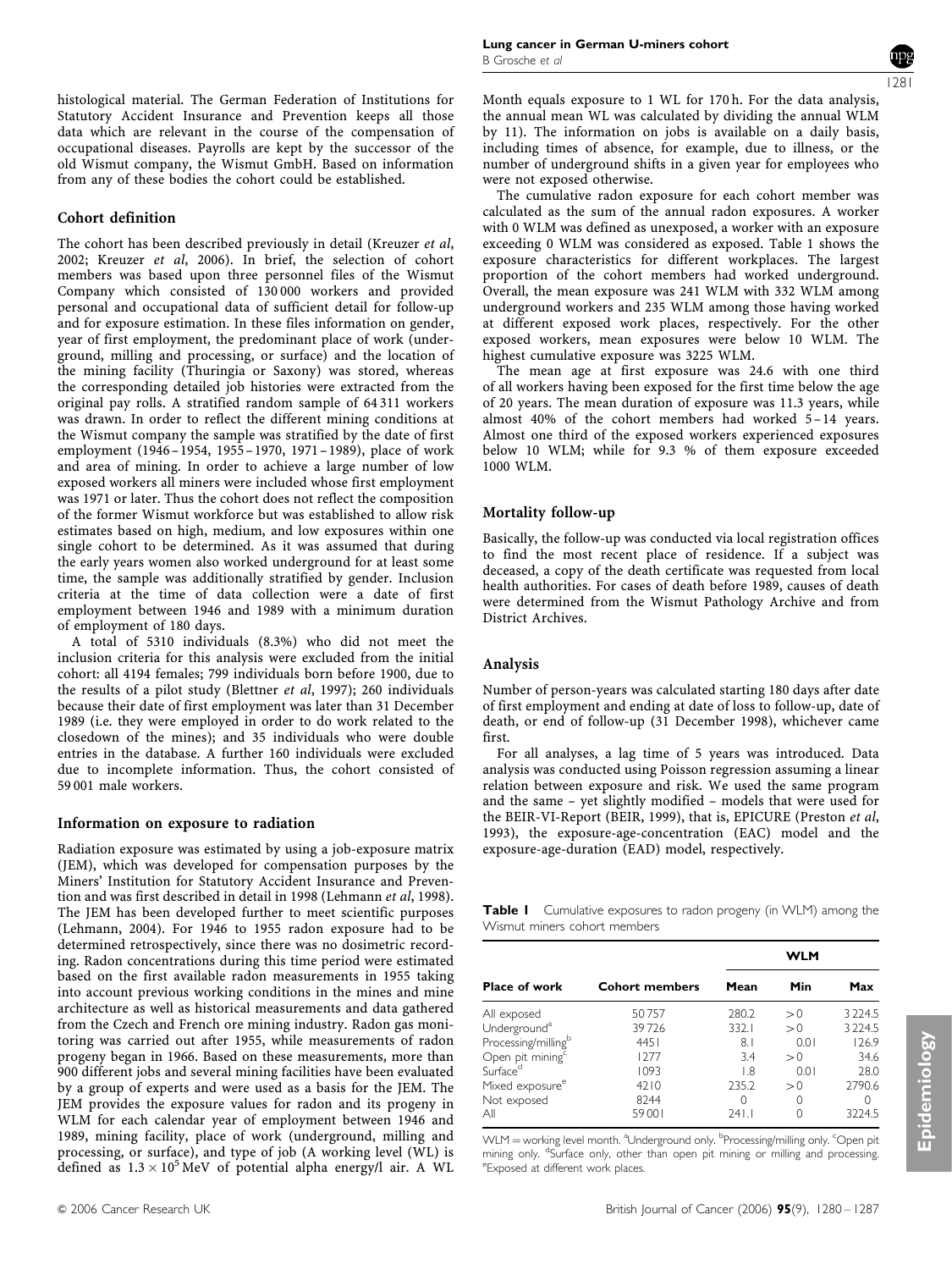1282

In the first step, ERR per WLM was estimated based on the accumulated exposure only, stratified by age and by calendar year. In the second step, the following windows were used for the analyses: for time since exposure  $5-14$ ,  $15-24$ ,  $25-34$ , and 35 and more years; for attained age  $<$  55, 55–64, 65–74, and 75  $+$  years. Depending on the model, that is, EAC or EAD, the third windows were  $\langle 0.5, 0.5-1.0, 1.0-3.0, 3.0-5.0, 5.0-15.0,$  and  $15+$  WL for EAC and  $< 5$ , 5–14, 15–24, 25–34, and 35 + years for EAD, respectively. All parameters are given with their 95% Wald-type confidence limits as computed by EPICURE's AMFIT module.

Results from other studies indicate that the magnitude of an inverse exposure-rate effect depends on the total accumulated exposure (Lubin et al, 1995). To test for such an effect and for its possible exposure dependence, analyses were conducted for four groups of workers with different accumulated exposures, that is, all exposed workers and workers with a total accumulated exposure of less than 500 WLM, 200 WLM, and 100 WLM, respectively. Again, exposure was considered as a time dependent variable, while exposure-rate was calculated as the mean rate over the time period of exposure.

Finally, the lifetime attributable risk (LAR) for radon-induced lung cancer was estimated. An equation for LAR is given by Vaeth and Pierce (1990) and Kellerer et al (2001)

$$
LAR(e, D) = \int_{e+lag}^{a_{max}} \Delta rr(a, D)r0(a)S(a)/S(e)de
$$
 (1)

with  $r_0(a)$  being the spontaneous lung cancer rate, and  $\Delta rr(a, D)$ the ERR.

The survival function, that is, the probability at birth of reaching at least age a, is denoted  $S(a)$ . The ratio  $S(a)/S(e)$  is the conditional probability of a person alive at age e reaching at least age a. Integration in Eq.  $(1)$  starts at age of first exposure  $e$  plus lag time and a survival probability of 1 is assumed for this age.

Here, a survival probability of 1 is assumed after birth and a slightly modified equation was utilised with start point for integration at 0

$$
LAR(e, D) = \int_{0}^{a_{\text{max}}} \Delta rr(a, D)r0(a)S(a) \text{d}e \qquad (2)
$$

The survival probabilities  $S(a)$  were those for East German males and were taken from official statistical data.

#### RESULTS

Overall, the 59 001 cohort members contributed 1 801 630 personyears with a mean duration of follow-up of 30.5 years. 3148 (5.3%) of the cohort members were lost to follow-up (1905 could not be identified, 677 moved to unknown new addresses, 427 were refugees to former Western Germany, 72 moved abroad, and for 67 the date of death was unknown). 16 598 (28.1%) of the cohort members were deceased, while for 14 646 (88.2%) of them a cause of death could be determined. Among all deaths with known cause, 2388 (14.4%) were due to lung cancer.

Of the lung cancer cases, 187 cases were unexposed and 2201 were exposed. The number of person-years was 236 560 and 1 565 070, respectively. This gave a relative risk, adjusted for age and calendar period, of 2.08 (95% confidence intervals  $(CI) = 1.08 - 2.79$  for the exposed. Taking into account only accumulated exposure as a time-dependent variable and stratifying for age and calendar period, the ERR/WLM was 0.21% (95%  $CI = 0.18 - 0.24\%$ ).

Results using the EAC model are shown in Table 2. The ERR/ WLM was highest 15-24 years after exposure, while it was significantly lower in the other three categories of time since exposure. The confidence limits for these three groups overlapped. The decline of ERR/WLM with attained age was modest. The effect

Table 2 Estimates of exposure-related lung cancer risk using time since exposure and attained age categories as well as exposure rate (concentration) and duration of exposure categories, respectively

| Model                                                                                         | <b>Exposure-age-concentration</b>                                                      | <b>Exposure-age-duration</b>                                                                                                                                         |                                                                                                                                             |
|-----------------------------------------------------------------------------------------------|----------------------------------------------------------------------------------------|----------------------------------------------------------------------------------------------------------------------------------------------------------------------|---------------------------------------------------------------------------------------------------------------------------------------------|
| Observed lung cancer cases<br>Estimated excess cases<br>Deviance<br>ERR/WLM (%)               | 2388<br>1,221.7(51.2%)<br>13 22 1.97<br>$0.24$ $(0.13 - 0.34)^a$                       | 2388<br>1,067.7 (44.7%)<br>13244.23<br>$0.25(0.11 - 0.39)$                                                                                                           |                                                                                                                                             |
| Time since exposure (years)<br>$5 - 14$<br>$15 - 24$<br>$25 - 34$<br>$35+$                    | $0.69(0.45 - 0.93)$<br>$\overline{0}$ .<br>$0.58(0.44 - 0.72)$<br>$0.42$ (0.31 - 0.53) | $0.67(0,40-0.93)$<br>$\overline{1.0}$<br>$0.65(0.48 - 0.83)$<br>$0.50(0.36 - 0.65)$                                                                                  |                                                                                                                                             |
| Attained age (years)<br>$<$ 55<br>$55 - 64$<br>$65 - 74$<br>$75+$                             | $\overline{0}$ .<br>$0.80(0.64 - 1.0)$<br>$0.69(0.52 - 0.92)$<br>$0.55(0.33-0.91)$     | $\overline{1.0}$<br>$0.78(0.62 - 0.98)$<br>$0.64$ $(0.48 - 0.86)$<br>$0.50(0.30 - 0.84)$                                                                             |                                                                                                                                             |
| <b>WL</b>                                                                                     | Years                                                                                  | Exposure rate (WL)                                                                                                                                                   | Duration of exposure (years)                                                                                                                |
| < 0.5<br>$0.5 - 1.0$<br>$1.0 - 3.0$<br>$3.0 - 5.0$<br>$5.0 - 15.0$<br>$15.0+$<br>LR statistic | $<$ 5<br>$5 - 14$<br>$15 - 24$<br>$25 - 34$<br>$35+$                                   | $8.10(4.27 - 15.2)$<br>$4.30(2.30-8.02)$<br>$2.96$ (1.92 - 4.57)<br>$2.50$ (1.64 - 3.79)<br>$2.08$ (1.38 - 3.12)<br>$\overline{1.0}$<br>45.56 (df = 5, $P < 0.001$ ) | $\overline{1.0}$<br>$1.38(0.63 - 3.06)$<br>$2.04(0.92 - 4.0)$<br>$1.58(0.70 - 3.53)$<br>$1.16(0.46 - 2.93)$<br>23.66 (df = 4, $P < 0.001$ ) |

df, degrees of freedom; ERR = excess relative risk; WL = working level; WLM = working level month. <sup>a</sup>95% Confidence intervals.  $P = P$ -value.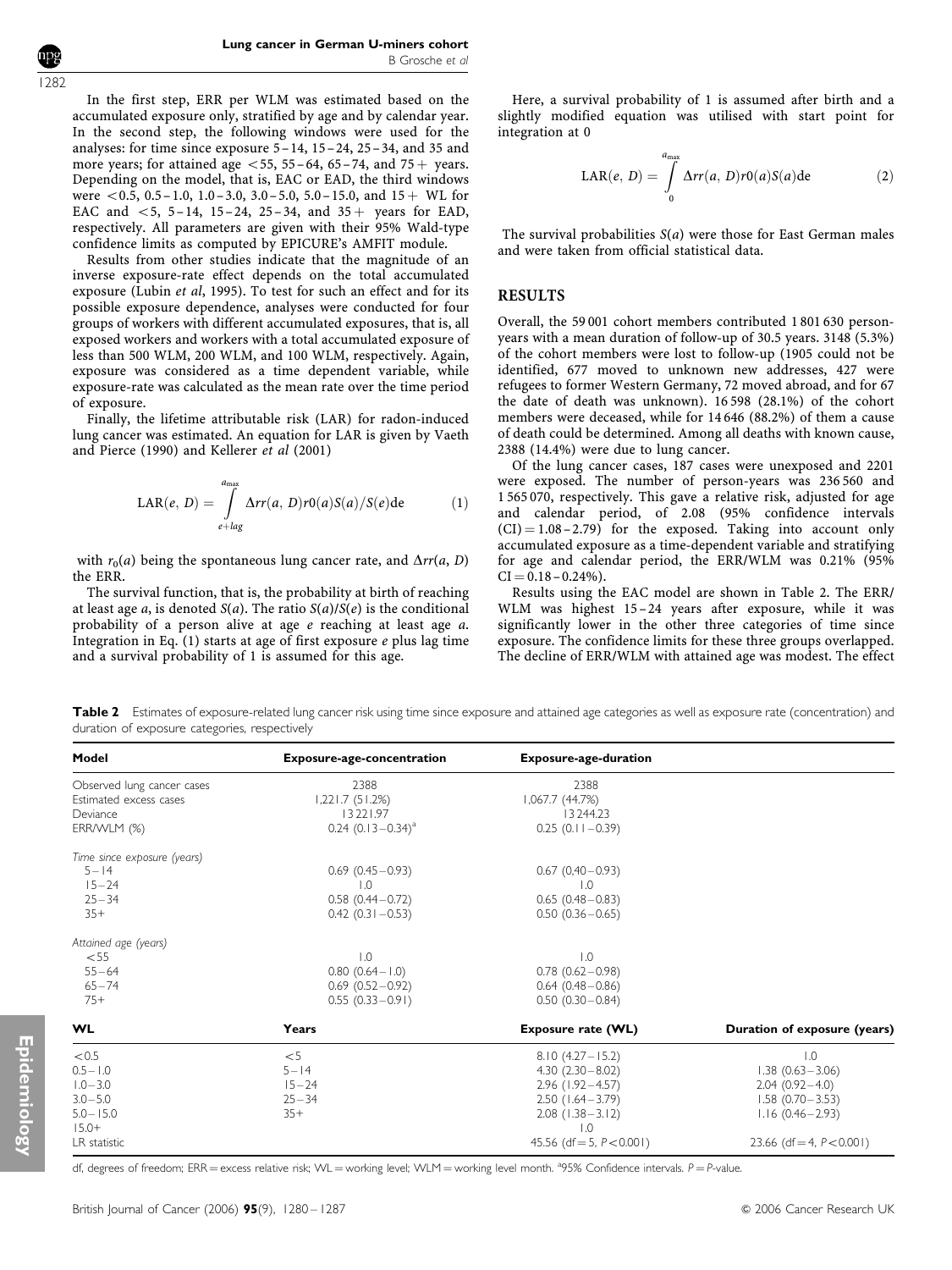

Figure I Lung cancer risk in relation to exposure rate, given in WL, for different groups of accumulated exposure (italic figures give upper limit of 95% CI). The risk in the third category was used as reference.

of concentration (or exposure rate) was strong, and an inverse exposure-rate effect was indicated, that is, ERR/WLM increased with decreasing exposure-rate.

The ERR/WLM was not statistically significantly modified by duration of exposure when applying the EAD model (see Table 2). The estimates for the other two parameters were only slightly different from those using the EAC model. Table 2 also shows the deviance for each of the models and the likelihood ratio statistic for the improvement of the model by adding the third parameter, that is, concentration and duration, respectively. For the first one it was 45.6 (degrees of freedom (df) = 5,  $\overline{P}$  < 0.001), for the latter 23.7  $(df=4, P<0.001).$ 

Figure 1 shows the results of a more detailed analysis of the exposure-rate effect. A pronounced inverse exposure-rate effect was present when using the data of all miners (Figure 1, upper left). Compared to the reference exposure-rate category (i.e. Category 3), the risks in the lowest category and in the highest category were significantly higher and lower, respectively. This effect became smaller the more the analysis was restricted to lower accumulated exposures. No inverse exposure-rate effect for exposures up to 100 WLM was detected.

As an example for estimating the lifetime attributable lung cancer risk, LAR was calculated for a man who worked from age 20–39 years with an accumulated exposure of 500 WLM and a uniform exposure over time, that is, 25 WLM per year. The background risk using the Wismut model was estimated to be 7.7% and the predicted additional lifetime risk to be 10.0%.

## DISCUSSION

This is the first lung cancer risk analysis of the German uranium miners' cohort, the Wismut cohort. We have analysed the data according to the methods used for the joint analysis of 11 radon exposed miners' cohorts (BEIR, 1999). The Wismut cohort is comparable to these jointly analysed 11 cohorts in size and in number of lung cancer cases, whereas the duration of follow-up is longer in the Wismut cohort. Moreover, the Wismut cohort is less heterogeneous than the group of 11 cohorts in several aspects: all cohort members have the same geographical and societal background, follow-up was conducted in the same manner, exposure estimates were based on the same JEM for all cohort members, and causes of deaths were coded by one professional coder using ICD-10 (WHO, 1992).

We found a statistically significant trend of risk for lung cancer with increasing exposure. The overall estimated ERR was 0.21%/ WLM (95% CI  $= 0.18 - 0.24$ ) and thus lower than the one given in the BEIR VI report (BEIR, 1999), that is, 0.76%/WLM. The CI of our findings did not include the value of 0.76, but no confidence limits were given in the BEIR VI report. As mentioned in this report, the estimates based on the different single cohorts range from 0.09% (France) to 4.76% (Radium Hill). Our estimate lay within this range. The differences among the various cohorts might reflect their heterogeneity. More recent results for the Czech and the French cohorts were based on further follow-ups, and ERR/ WLM was estimated as being 1.8 % (95% CI =  $1.3 - 2.5$ ) (Tomásek and Zarska, 2004) and 0.6% (95% CI = 0.1 - 1.2) (Laurier et al, 2004), respectively. While the estimate for the Czech cohort is significantly different from ours, the CIs for the estimates of the German and the French cohorts overlap.

In our data, the effect of exposure to radon was modified by time since exposure and attained age. While ERR/WLM was modified by exposure-rate, no risk modifying effect of duration of exposure was found. Although the improvement of the model by adding duration of exposure was statistically significant, there was no statistically significant difference between the estimates for the various windows of duration. Thus, our 'preferred model' is the EAC model.

To be comparable with BEIR VI, we reanalysed the data using the same three time windows  $5-14$ ,  $15-24$ ,  $25+$  years for time since exposure. Table 3 summarises the modifying effects of the parameters included in the EAC model for our data set and for the 11 cohorts. In our cohort the highest risk was observed 15– 24 years after exposure, whereas it was highest 5– 14 years after exposure based on the 11 cohorts. Our finding of the highest values for ERR/WLM 15–24 years after exposure is consistent with what has been shown for American uranium miners. For the Colorado miners, the highest risk was estimated for 14 years since exposure (Hauptmann et al, 2001) and 17 years since exposure (Kreisheimer, 2006), based on different statistical approaches. When taking into account the American Underground Uranium Miners (UGUM) data set, the radon-related mean latency period was estimated as 25 years for former and nonsmokers and 19 years for cigarette smokers, respectively (Archer et al, 2004).

1283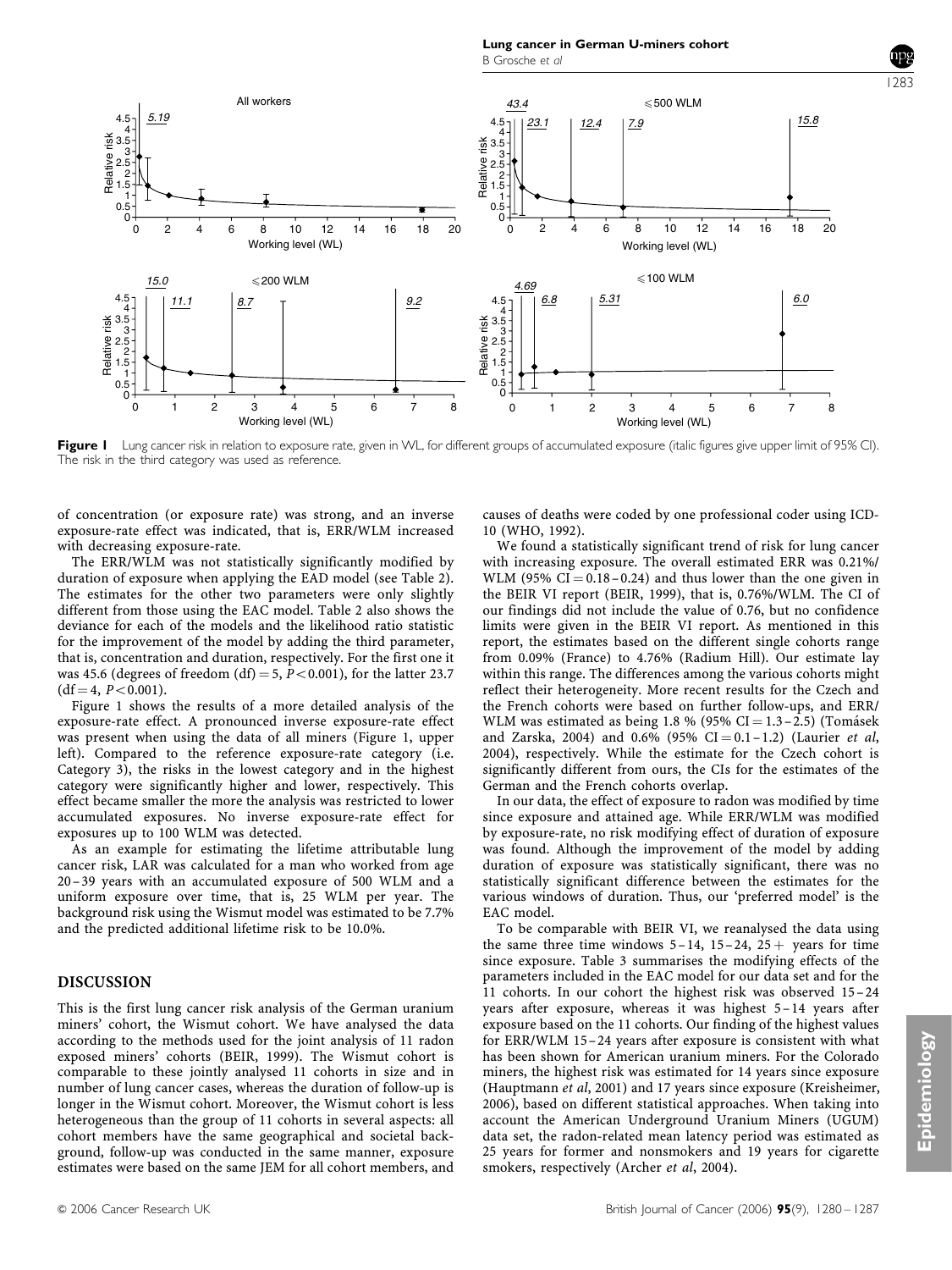The effect of attained age was similar to that reported in BEIR VI, showing highest risks in the youngest age group (below 55 years of age). Yet, the decrease of risk was less pronounced in the

Wismut cohort than it was in the 11 cohorts. The inverse effect of exposure rate was strong for the entire cohort. Our findings of a risk modifying effect of the exposure rate, that is, concentration of potential alpha energy in air, are consistent with that in the BEIR VI report. Early reports on such an effect were given for lung cancer rates among Colorado miners (Hornung and Meinhardt, 1987) and for Czech miners (Sevc et al, 1988). For the latter, the result has been reproduced (Tomásek et al, 1994).

We found that the inverse exposure-rate effect diminished with decreasing cumulative exposure. It can still be seen below 500 WLM, but differences in relative risk did not reach statistical significance (Figure 1). The same accounts for exposures below 200 WLM. Below 100 WLM, there was clearly no such effect. The fact that the inverse exposure-rate effect can only be seen at high doses is in accordance with results from other studies. When pooling original data from 11 cohort studies, no such an effect was seen below 50 WLM (Lubin et al, 1995), and an analysis of the French

Table 3 Exposure-age-concentration model: comparison of BEIR VI parameters (BEIR, 1999) with parameters estimated from the WISMUT cohort

| $0.25(0.13-0.36)$      |
|------------------------|
|                        |
| $0.66(0.44 - 0.89)$    |
| $\overline{10}$        |
| $0.50(0.40 - 0.60)$    |
|                        |
| $\overline{1.0}$       |
| $0.80$ $(0.64 - 1.0)$  |
| $0.66$ (0.50 $-0.88$ ) |
| $0.49(0.30 - 0.83)$    |
|                        |
| $8.19(4.36 - 15.4)$    |
| $4.27(2.28-8.0)$       |
| $2.97(1.93 - 4.57)$    |
| $2.52$ (1.66 - 3.83)   |
| $2.08$ (1.39 - 3.13)   |
| $\overline{0}$ .       |
|                        |

BEIR = US National Academies, Nuclear and Radiation Studies Board (formerly: Board on Radiation Effects Research), Committee on the Biological Effects of Ionising Radiation;  $ERR = excess$  relative risk;  $WL = working$  level;  $WLM = working$  level month.

cohort among miners with low exposures and low exposure rates showed no evidence for this effect either (Rogel et al, 2002). In contrast to our findings, a recent case–control study among former Wismut uranium miners where subjects experienced high exposures showed no such inverse exposure-rate effect (Brüske-Hohlfeld et al, 2006). The case– control study included incident lung cancer cases from the Wismut work force diagnosed between 1991 and 1999 who predominately started work in the early years and experienced a long survival time. Thus, the study's results may be biased by a healthy survivor effect. There is no such bias in our cohort study.

The inverse dose-rate effect – which is called exposure-rate effect throughout this paper since we used information on exposures as a surrogate for doses – can be explained on a microdosimetric basis (Rossi and Kellerer, 1986; Brenner and Hall, 1990). During the cell cycle, one or several periods might show a much higher sensitivity to irradiation than the others. Protracted exposure to a-emitters over a longer time leads to a larger proportion of these sensitive cells compared to the same exposure during a shorter time. It has further been suggested that reduction of dose-rate may allow for proliferation of cells being initiated by radiation earlier during exposure (Moolgavkar et al, 1990), and it was pointed out that the inverse dose-rate effect depends on total dose (Brenner, 1994), which is in accordance with our findings. Another suggestion is that this effect could be explained as a bystander effect (Brenner and Sachs, 2003), which has been successfully modelled for the data set of the 11 cohorts (Little, 2004).

The risk modifying effect of duration of exposure, as described in the BEIR-VI-Report, could not be confirmed in our study. For the entire cohort, the mean totally accumulated exposure correlated with duration of exposure, but not among the lung cancer cases (see Table 4). This result was the same for both the exposed cohort members and the entire cohort (data not shown).

To estimate the implication of the differences between the Wismut model and the BEIR-VI-model on risk projection, we compared the LAR for the same man as mentioned above. The background risk from the Wismut model was estimated to be 7.7% and LAR to be 10.0%. Based on the BEIR VI model, LAR is estimated to be 13.1%. This indicates that both models give comparable results for risk projection (see Figure 2). It is noteworthy that the predicted background rate of 7.7% based on the Wismut model is close to the lung cancer rate among the male population of the former GDR of 7.9%.

The case– control study among incident lung cancer cases from the former Wismut work force found an increase of the ERR/WLM for 45 or more years since exposure (Brüske-Hohlfeld et al, 2006). To test this effect, we reanalysed our data set using five time windows. The strong and statistically significant increase of ERR/ WLM for 45 or more years since exposure was not repeated in our study (see Table 5).

Table 4 Parameter estimates for effect modification by duration of exposure for the Wismut cohort, mean doses by duration of exposure for all workers and for cases, given in BEIR VI categories (BEIR, 1999) for duration of exposure

|                  |                           | All workers    |                     | Lung cancer cases |                     |
|------------------|---------------------------|----------------|---------------------|-------------------|---------------------|
| Duration (years) | <b>Parameter estimate</b> | No. of workers | Mean exposure (WLM) | No. of cases      | Mean exposure (WLM) |
| $<$ 5            | L.O                       | 17714          | 53.90               | 280 (1.6%)        | 135.74              |
| $5 - 14$         | $1.35(0.63 - 2.87)$       | 20023          | 243.34              | 735 (3.6%)        | 637.78              |
| $15 - 24$        | $1.97(0.92 - 4.22)$       | 10022          | 328.67              | 653 (6.5%)        | 864.85              |
| $25 - 34$        | $1.54(0.71 - 3.33)$       | 7509           | 371.72              | 488 (6.5%)        | 777.93              |
| $35+$            | $1.05(0.43 - 2.55)$       | 3733           | 619.19              | 232 (6.2%)        | 849.37              |
| All              |                           | 59001          | 241.08              | 2388 (4.01%)      | 690.20              |

BEIR = US National Academies, Nuclear and Radiation Studies Board (formerly: Board on Radiation Effects Research), Committee on the Biological Effects of Ionising Radiation;  $WLM =$  working level month.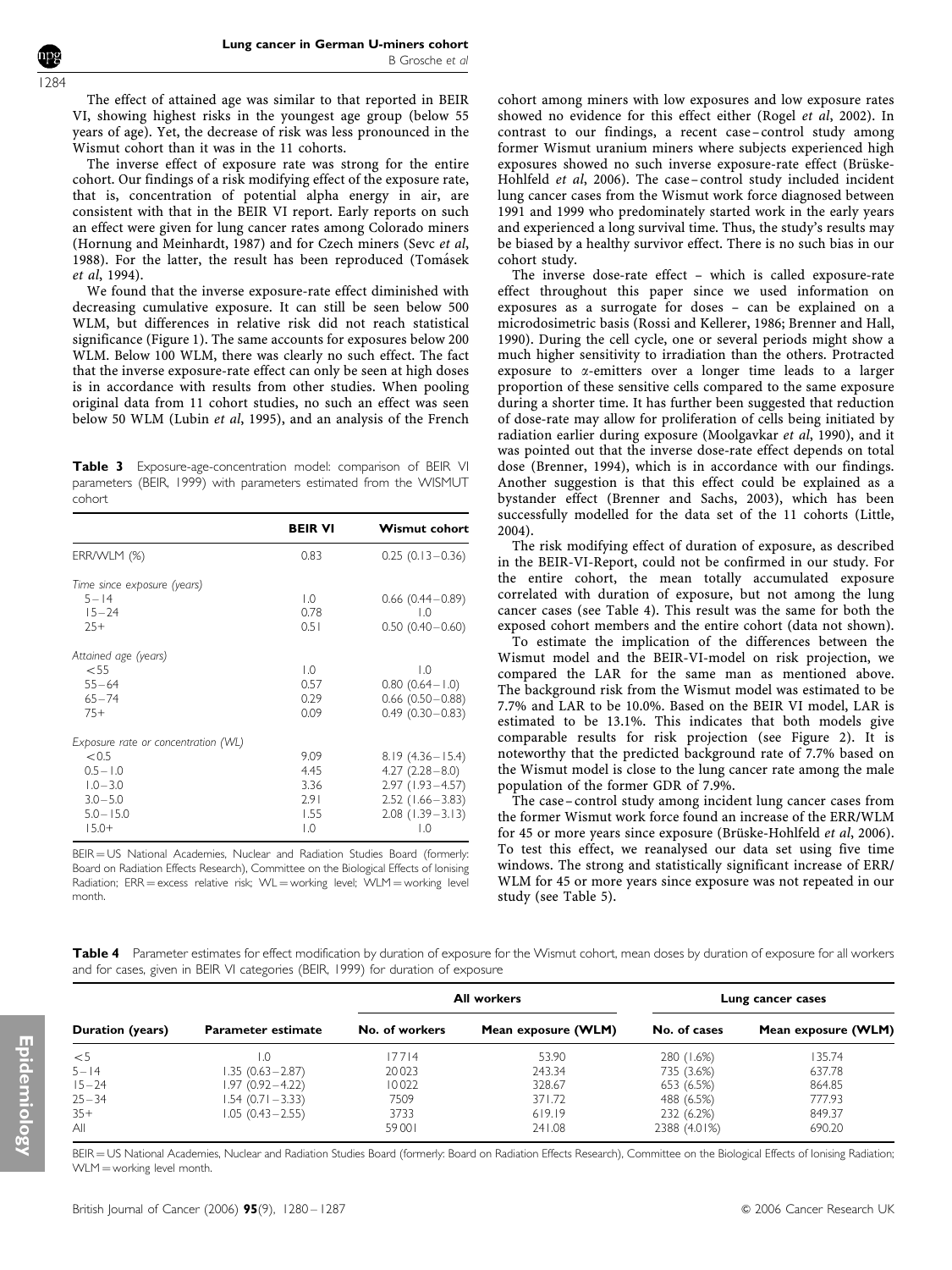

Figure 2 Lifetime attributable lung cancer risk for an assumed exposure of 20 years between ages 20 and 39 years and a resulting total accumulated exposure of 500 WLM (annual exposure: 25 WLM, exposure rate: 2.273 WL), using BEIR VI and WISMUT parameter estimates. Also given is the background lifetime lung cancer risk, estimated from the WISMUT data.

Table 5 Risk modifying effect of time since exposure for the Wismut miners cohort data and ERR/100WLM for a Wismut miners case–control study (Brüske-Hohlfeld et al, 2006)

| $TSEa$ (years)         | Cohort study                               | Case-control study                           |  |
|------------------------|--------------------------------------------|----------------------------------------------|--|
| $5 - 14$<br>$15 - 24$  | $0.69$ $(0.45-0.93)^{b}$<br>ΙO             | $1.28$ ( $-0.62-4.15$ )                      |  |
| $75 - 34$<br>$35 - 44$ | $0.57(0.43 - 0.72)$<br>$0.42(0.30 - 0.53)$ | $0.20$ (-0.15 - 0.68)<br>$0.07(0.01 - 0.14)$ |  |
| $45+$                  | $0.57$ (-0.072 - 1.21)                     | $0.36(0.15 - 0.69)$                          |  |

 $\text{ERR} =$  excess relative risk; WLM  $=$  working level month.  $\text{aTime}$  since exposure.  $\text{b95\%}$ Confidence interval.

A potential limitation of the study is the 11.8 % of missing information on the cause of death. A review of the data, however, suggested that the percentage of missing lung cancer cases was well below this figure. A large proportion of the miners' information on causes of death was available from the pathology archive of the Wismut Company, and those who died from cancer and particularly lung cancer had a higher chance of post-mortem autopsy. 58% (1385 cases) of all lung cancer deaths were verified by autopsy. Among these, information for 447 deaths was based only on autopsy records from the pathology archive. Taking into account only the remainder of 1941, we estimated the number of missing lung cancer cases by an imputation method (Rittgen and Becker, 2000). According to this analysis 452 lung cancer cases would have been missed if the analysis was based on official records only. This proportion is similar to the number of cases for which information was only available from the archive. Both the fact that a large proportion of the lung cancer cases were based on records from the pathology archive and the result of the imputation method indicate that we have not missed a substantial number of lung cancer cases.

Several validity checks were completed for vital status ascertainment. We first compared the data on vital status as of the pathology archive (all deceased) with the data received from the local registries  $(n = 2382)$ . About 1% of the deceased cohort members from the pathology archive had falsely been specified as 'alive' by the local registries. A second strategy compared the data on vital status from all deceased persons according to the records of the Wismut company (excluding those with additional information from the pathology archive) with the data received from the local registries ( $n = 1905$ ). Only 2% had been wrongly



Figure 3 Person-years (PY; solid line) and baseline risk  $(r_0;$  dotted line) as estimated from the cohort data by age.

classified by either the Wismut Company or by the local registries. In all cases this was due to erroneous spelling or falsely identified persons (e.g. same name but different year of birth). We estimate that for about 1% of the cohort the vital status may be wrong. The effect on risk estimates is supposed to be small.

The most important risk factor for lung cancer is smoking, even among uranium miners. In general, smoking information for cohort members is only available since 1971, when standardised and well-recorded medical check-ups were introduced. Subsequently, such information is available for 38% of the cohort members and was not used within the current analysis. However, the authors of the above-mentioned case–control study report a slight inverse correlation between radon exposure and smoking (Brüske-Hohlfeld et al, 2006). The ERR/WLM increased when the analysis was adjusted for smoking. Thus, if there should be an influence of smoking on the radon-related lung cancer risk within the cohort, the effect would be small and if at all bias the estimate towards the null.

A difference between the 11 cohorts and the Wismut cohort was the number of person-years. While the joint analyses covered 888 906 person-years, the respective number for the Wismut cohort was 1 801 630. Although the number of person-years in the latter study was about twice that of the first one, the number of lung cancer cases was similar (2674 and 2388, respectively). This is not due to an under ascertainment of lung cancer cases, but due to the fact that the Wismut cohort is rather young. As can be seen from Figure 3, the majority of person-years was in an age range where there are only few cases to be expected.

The strength of our study is its size and homogeneity, which allowed the verification of current knowledge on lung cancer risk from underground occupational exposure to radon and its progeny based on an independent data set. The percentage of loss to follow-up was small, particularly taking into account the late start of the study. The exposure estimates were based on a very detailed JEM. The cohort is relatively young and includes a large number of individuals with low exposures. So in the future it will be possible to estimate the lung cancer risk due to low levels of exposure, which are close to what is observed in a normal housing environment (Darby et al, 2005).

Limitations of the study include uncertainties in the estimation of exposure, particularly in the early years. We analysed three subgroups of the cohort according to the above-mentioned time periods of quality of exposure assessment  $(<1955, 1955-1964,$  $1965 +$ ). We used the EAC model. For those who were first employed before 1955, 1927 lung cancer cases occurred within 895 453 person-years. The mean exposure was 527 WLM. Results were similar to those for the entire cohort. For those having started work 1955– 1964 (402 cases, 466 049 person-years, mean exposure

1285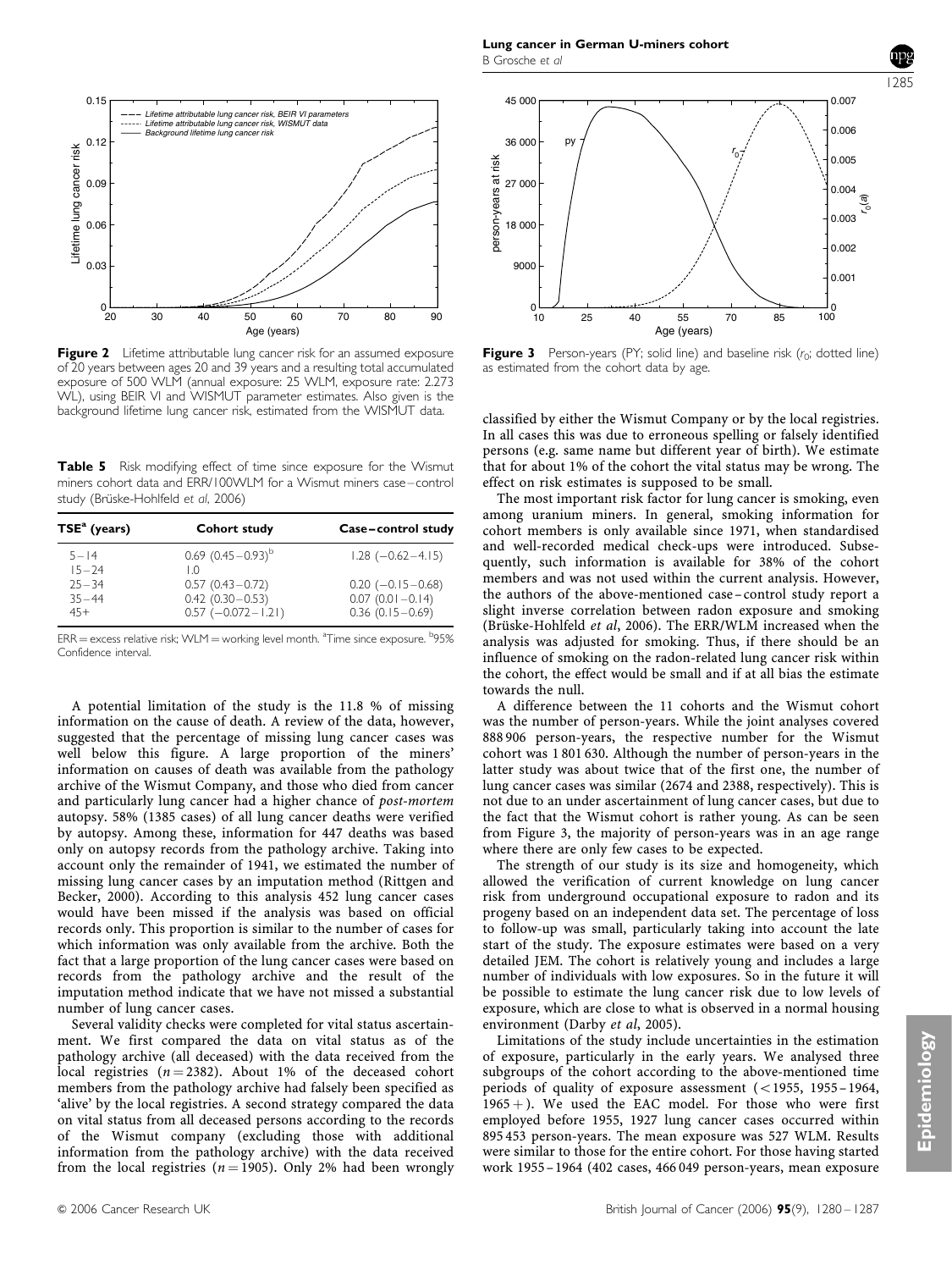1286

104 WLM) there was only a weak effect of exposure-rate. This was compatible with our overall observation of no inverse exposurerate effect at low accumulated exposures. No conclusion can be drawn for those having started work after 1964 (59 cases, 440 124 person-years, mean exposure: 11 WLM). It was impossible to evaluate whether observed differences between the three subgroups were due to quality of exposure assessment or due to differences in accumulated exposures.

Previous studies have shown that arsenic and dust are important confounding factors when evaluating the radon-related lung cancer risk (Chen and Chen, 2002; Tapio and Grosche, 2006). Both dust and arsenic play a role in the working environment of the German uranium miners. The current analysis did not consider these exposures.

Overall, this analysis of the Wismut cohort data was based on the models described in the BEIR VI report (BEIR, 1999). It gave an overall ERR for lung cancer of 0.21 %/WLM, which was modified by time since exposure, attained age, and exposure rate. An inverse exposure-rate effect was observed at exposures exceeding 100 WLM, and it increased with increasing accumulated exposure. The derived estimates were based on a large and

#### REFERENCES

- Archer VE, Coons T, Saccomanno G, Hong DY (2004) Latency and the lung cancer epidemic among United States uranium miners. Health Phys 87:  $480 - 489$
- BEIR. US National Academies, Nuclear and Radiation Studies Board (formerly: Board on Radiation Effects Research), Committee on the Biological Effects of Ionising Radiation (1999) Health Effects of Exposure to Radon-BEIR VI. Washington, DC: National Academy Press
- Blettner M, Chang-Claude J, Niehoff D, Wiebelt H (1997) Pilotstudie zur Ermittlung der Todesursachen für die geplante Kohortenstudie bei Beschäftigten im Uranbergbau. Heidelberg: DKFZ
- Brenner DJ (1994) The significance of dose rate in assessing the hazards of domestic radon exposure. Health Phys 67: 76 – 79
- Brenner DJ, Hall EJ (1990) The inverse dose-rate effect for oncogenic transformation by neutrons and charged particles: a plausible interpretation consistent with published data. Int J Radiat Biol 58: 745 – 758
- Brenner DJ, Sachs RK (2003) Domestic radon risks may be dominated by bystander effects – but the risks are unlikely to be greater than we thought. Health Phys 85: 103 – 108
- Brüske-Hohlfeld I, Rosario AS, Wolke G, Heinrich J, Kreuzer M, Kreienbrock L, Wichmann HE (2006) Lung cancer risk among former uranium miners of the WISMUT Company in Germany. Health Phys 90:  $208 - 216$
- Chen W, Chen J (2002) Nested case control study of lung cancer in four Chinese tin mines. Occup Environ Med 59: 113 – 118
- Darby S, Hill D, Auvinen A, Barros-Dios JM, Baysson H, Bochicchio F, Deo H, Falk R, Forastiere F, Hakama M, Heid I, Kreienbrock L, Kreuzer M, Lagarde F, Makelainen I, Muirhead C, Oberaigner W, Pershagen G, Ruano-Ravina A, Ruosteenoja E, Rosario AS, Tirmarche M, Tomasek L, Whitley E, Wichmann HE, Doll R (2005) Radon in homes and risk of lung cancer: collaborative analysis of individual data from 13 European case – control studies. BMJ 330: 223
- Duport P (2002) Is the radon risk overestimated? Neglected doses in the estimation of the risk of lung cancer in uranium underground miners. Radiat Prot Dosimetry 98: 329 – 338
- Gille HG (2004) Ubernahme und Vervollständigung des GDAW durch die BAuA. In Nutzungsmöglichkeiten des GDA Wismut für die Präventionsforschung BAuA (ed) pp 12 – 13. Berlin: Schriftenreihe der Bundesanstalt für Arbeitschutz und Arbeitsmedizin. BAuA
- Hauptmann M, Berhane K, Langholz B, Lubin J (2001) Using splines to analyse latency in the Colorado Plateau uranium miners cohort. J Epidemiol Biostat 6: 417 – 424
- Hornung RW (2001) Health effects in underground uranium miners. Occup Med 16: 331 – 344
- Hornung RW, Meinhardt TJ (1987) Quantitative risk assessment of lung cancer in US uranium miners. Health Phys 52: 417 – 430

homogeneous cohort with a broad dose range. The results give cause to re-estimate the effects of risk modifying factors in current risk models.

#### ACKNOWLEDGEMENTS

We thank the German Federation of Institutions for Statutory Accident Insurance and Prevention and the Miners' Institution for Statutory Accident Insurance and Prevention for their continuous support over many years. The field work for the follow-up was conducted by  $I + G$  Gesundheitsforschung. Their commitment helped to achieve the low percentage of loss to follow-up. Special thanks go to L Tomásek, A Rogel, and D Lackland for their valuable discussions. We also thank the members of the Wismut Working Group of the German Radiation Protection Commission for their advice and encouragement. And we want to express our gratitude to L Kreienbrock for chairing this Working Group and for his critical comments during writing this paper. Part of the work was funded by the EC under contracts FI4P-CT95-0031 and FIGH-CT-1999-00013.

- Kellerer AM, Nekolla EA, Walsh L (2001) On the conversion of solid cancer excess relative risk into lifetime attributable risk. Radiat Environ Biophys 40: 249 – 457
- Koppisch D, Hagemeyer O, Friedrich K, Butz M, Otten H (2004) Das Berufskrankheitengeschehen im Uranerzbergbau der 'Wismut' von 1946 – 2000. Arbeitsmed Sozialmed Umweltmed 39: 120 – 128
- Kreisheimer M (2006) The inverse dose-rate effect for radon induced lung cancer: a modified approach for risk modelling. Radiat Environ Biophys  $45: 27 - 32$
- Kreuzer M, Brachner A, Lehmann F, Martignoni K, Wichmann HE, Grosche B (2002) Characteristics of the German uranium miners cohort study. Health Phys 83: 26 – 34
- Kreuzer M, Kreisheimer M, Kandel M, Schnelzer M, Tschense A, Grosche B (2006) Mortality from cardiovascular diseases in the German uranium miners cohort study, 1946-1998. Radiat Environ Biophys 45: 159 – 166
- Langholz B, Thomas D, Xiang A, Stram D (1999) Latency analysis in epidemiologic studies of occupational exposures: application to the Colorado Plateau uranium miners cohort. Am J Ind Med 35:  $246 - 256$
- Laurier D, Tirmarche M, Mitton N, Valenty M, Richard P, Poveda S, Gelas JM, Quesne B (2004) An update of cancer mortality among the French cohort of uranium miners: extended follow-up and new source of data for causes of death. Eur J Epidemiol 19: 139 – 146
- Lehmann F, Hambeck L, Linkert KH, Lutze H, Meyer H, Reiber H, Renner HK, Reinisch A, Seifert T, Wolf F (1998) Belastung durch ionisierende Strahlung im Uranerzbergbau der ehemaligen DDR. St Augustin: Hauptverband der gewerblichen Berufsgenossenschaften
- Lehmann F (2004) Job-Exposure-Matrix Ionisierende Strahlung im Uranerzbergbau der ehemaligen DDR (Version 06/2003). Gera: Bergbau BG
- Little MP (2004) The bystander effect model of Brenner and Sachs fitted to lung cancer data in 11 cohorts of underground miners, and equivalence of fit of a linear relative risk model with adjustment for attained age and age at exposure. J Radiol Prot 24: 243 – 255
- Lubin JH, Boice Jr JD, Edling C, Hornung RW, Howe G, Kunz E, Kusiak RA, Morrison HI, Radford EP, Samet JM, Tirmarche M, Woodward A, Yao SX (1995) Radon-exposed underground miners and inverse dose-rate (protraction enhancement) effects. Health Phys 69: 494 – 500
- Moolgavkar SH, Cross FT, Luebeck G, Dagle GE (1990) A two-mutation model for radon-induced lung tumors in rats. Radiat Res 121: 28 – 37
- Otten H, Schulz H (1998) Wismut an uranium exposure revisited. In Encyclopaedia of Occupational Health and Safety Stellmann JM (ed), Vol. 1, pp 32.25 – 32.28. Geneva: International Labour Office
- Preston DL, Lubin JH, Pierce DA, McConney M (1993) Epicure User's Guide. Seattle, WA: HiroSoft
- Rittgen W, Becker N (2000) SMR analysis of historical follow-up studies with missing death certificates. Biometrics 56: 1164 – 1169